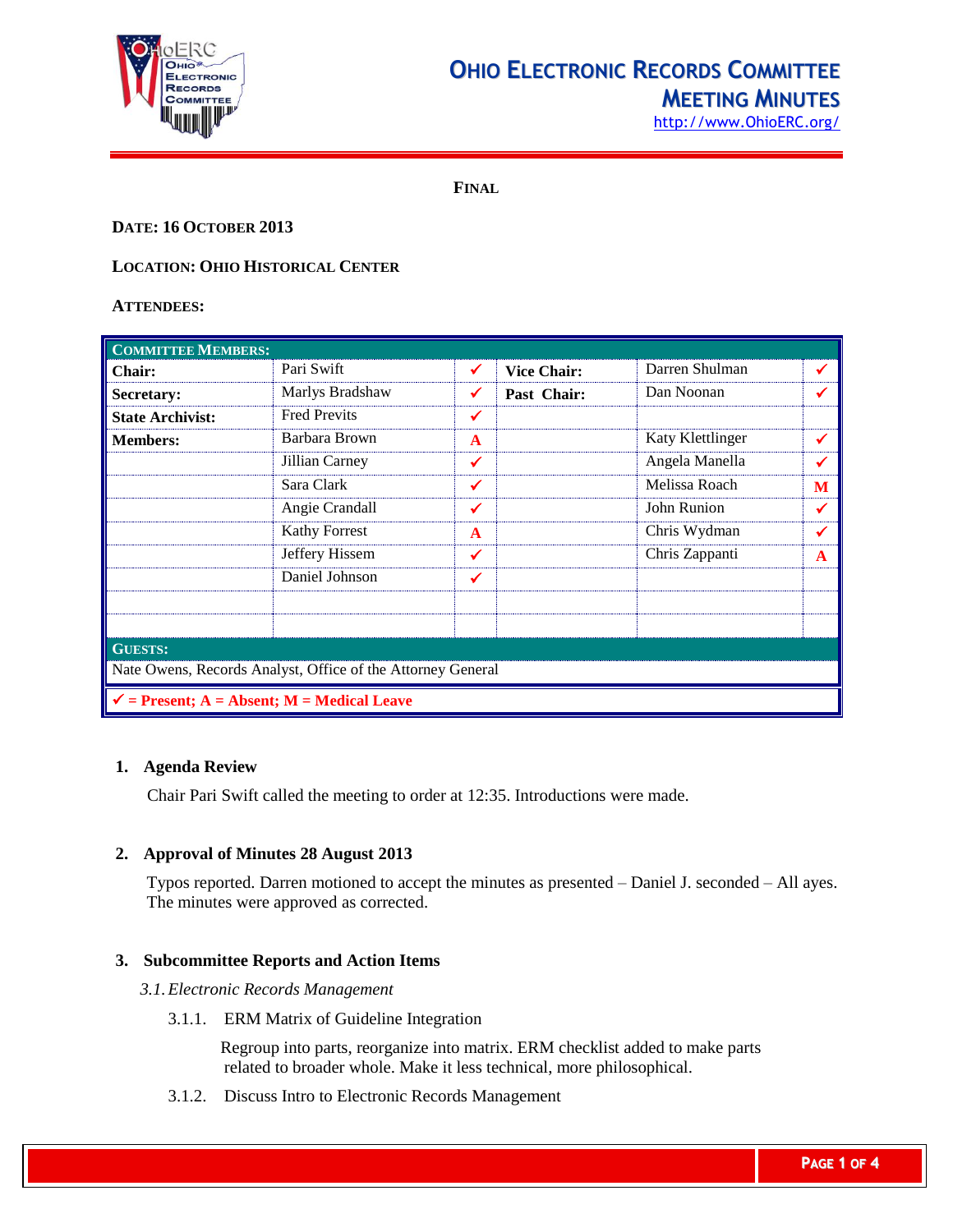Jeffery would like to reorder, add partnerships with IT, Admin, section RFPs, contractors, etc. He will write up comments and send out.

Pari questioned some of the removal of items and will also write up comments.

*3.2.Email Management Guideline*

Email guidelines are being put on hold until the spring as we explore the idea of integrating all of our guidelines into one document while removing duplicative information contained in all of them.

Angie C. suggested alerts. Chris W. will put in Resources Section. More bloglike, newslike items at top. Pari asked if everyone okay with change. No one objected. This will avoid duplication without dropping important material.

*3.3. Cloud Computing*

On hold until ERM is done (spring).

*3.4. Web Content review and direction*

On hold until ERM is done (spring).

*3.5. Email Management Tip Sheet*

Add citation for  $\overline{ORC}$  149.011(G), [ORC 149.43,](http://codes.ohio.gov/orc/149.43) move storage options to back page, and reformat.

*3.6. General Schedules for Information Technology record series*

Comparing new Federal Schedules to Ohio Schedules – Fed is lumping more general groups together.

*3.7. Google Analytics*

402 unique visitors.

#### **4. Machine Readable Default**

Cleveland ARMA is in November. Send Angela M. any examples you see.

#### **5. Meetings for 2014**

Future meetings are January 22 from 12:30-3:30 pm in the Archives Library Conference Room, and April 16, July 16, and October 15 from 12:30-3:30 pm in the Third Floor Classroom.

#### **6. Membership Committee Report**

Darren welcomed new member Katy Klettinger from Licking County Government. Pari has another prospective member.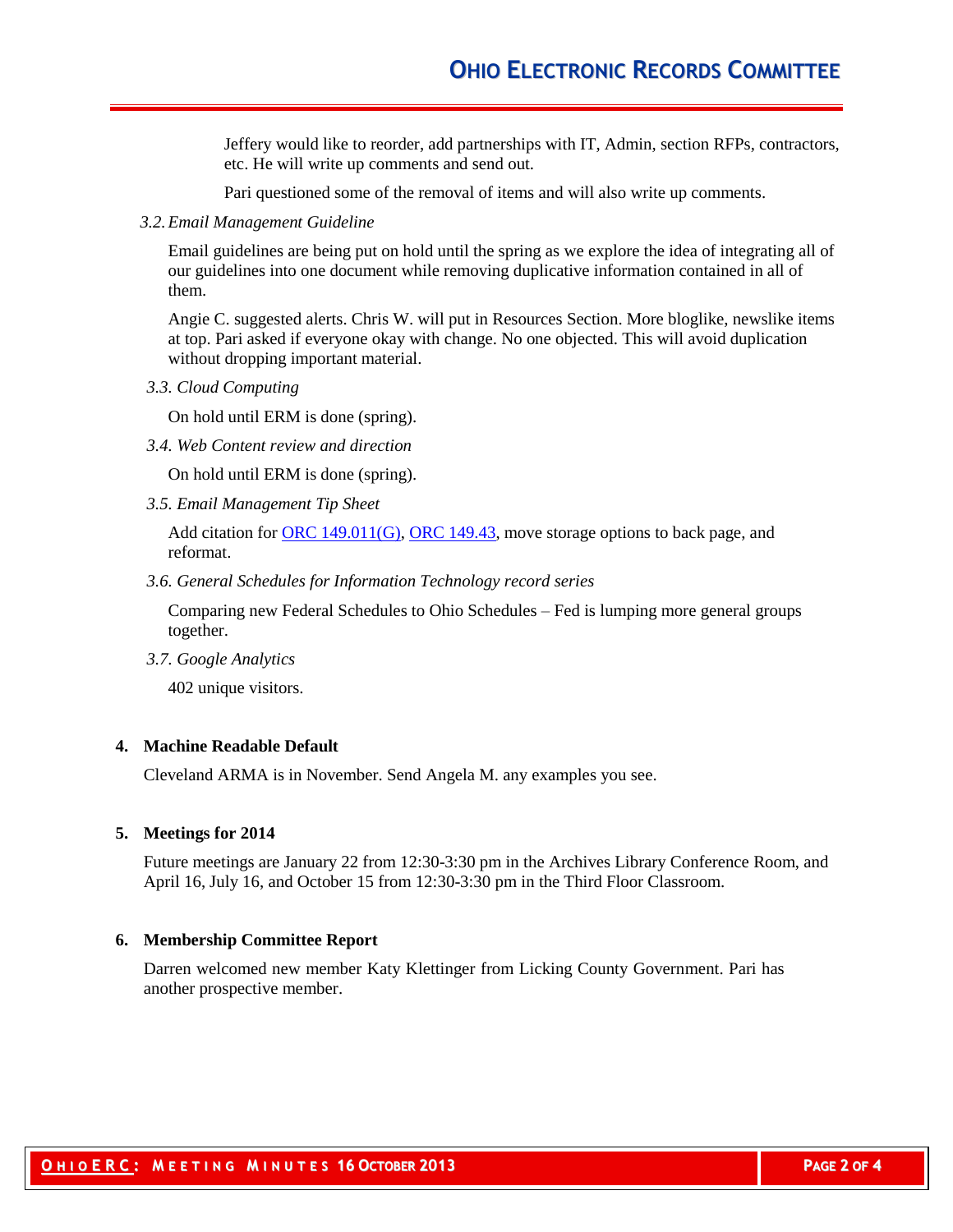## **7. State Archives Update**

- The fall 2013 CARMA meeting was held on Friday, October 11, 2013 at the Wood County Records Center.
- OHRAB meets 25 October 2013, Ohio Historical Center. Regrants will be awarded January 14, 2014. OHRAB is working on more grant assistance.
- CoSA and SERI are hoping to do quarterly webinars.

#### **8. Discussion of NAGARA E-Records Forum**

Looking for a date in March 2014.

Venue – OCLC. NAGARA board likes. OCLC is local and nationally known. General session room, AV included, internet wireless, dining room for lunch. Need 50 people to break even. \$99 per person. Hope to have 100 people.

#### **9. Other new business from the floor**

Metadata tip sheet from Pari's slides. Angela M. commented on the difficulty of moving metadata across systems.

Michigan did a retention schedule – document policies and decisions – metadata as part of a record.

Pari asked for bullet points from Angela M. and Angie C.

*9.1.Total Cost of Ownership*

Combat misconception that paperless is always cheaper. Up front vs. long term – put back in our guidelines comparison of costs (Michigan & Kentucky).

Angela M. suggested a decision tree. Darren to chair committee. Members are Nate, Katy, Angela M., Daniel J., and Jeffery.

*9.2.Monitoring Stakeholder Organization*

Save for next time.

*9.3.Resources – Webliography*

Assign committee members to read 13 most current guidelines to see if we can use parts.

Pari motioned to adjourn, Angie C. seconded. All ayes. The meeting was adjourned at 3:05 p.m.